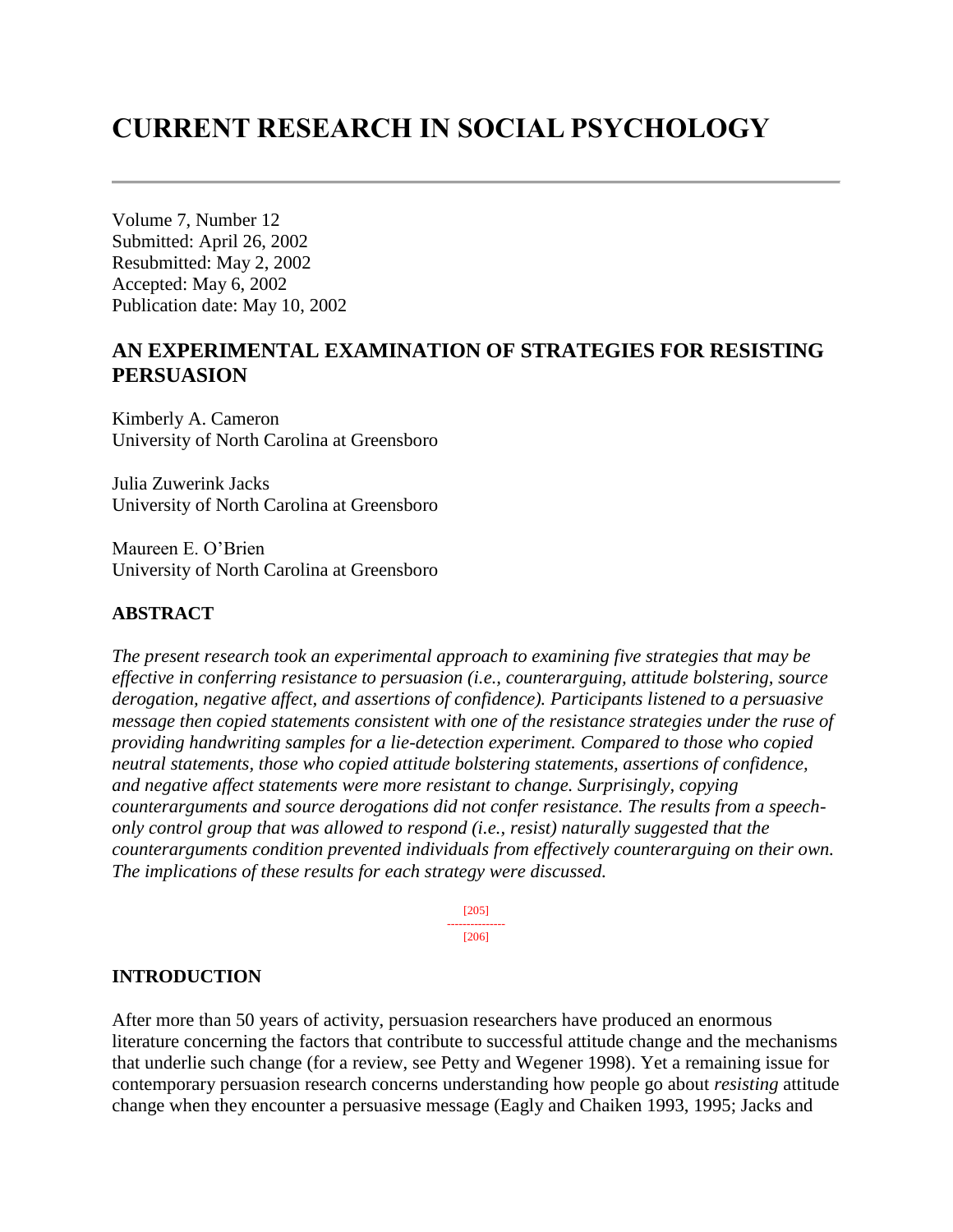Cameron, in press). This issue is a critical one for basic researchers because a comprehensive theory of attitude change must be capable of explaining when and how attitudes change *and* resist change. Currently, the dominant models of persuasion (i.e., the Elaboration Likelihood Model, Petty and Cacioppo 1986, and the Heuristic-Systematic Model, Chaiken 1987) do a very respectable job of explaining attitude formation and attitude change for certain kinds of attitudes (e.g., "parochial college issues," Zanna 1993, p. 143), but they are less well suited to explain why some attitudes stubbornly resist change (e.g., attitudes toward abortion) and how one might overcome resistance for such hard to change attitudes (Abelson 1988; Zanna 1993). Understanding when and how individuals resist attitude change is also an important issue for applied reasons. Clearly there are times when the goal is to increase resistance to persuasion (e.g., increasing resistance to pro-smoking influences) and times when the goal is to increase vulnerability to persuasion (e.g., increasing the persuasiveness of anti-smoking influences). For both goals, understanding the mechanisms that underlie resistance to persuasion is essential. The purpose of the current research is to advance our understanding of the processes by which individuals resist persuasion by examining these processes experimentally.

### **Resistance Strategies**

Theoretically, people can respond to a counterattitudinal communication in a number of ways that might facilitate resistance. In the present research, we examined five of these strategies: counterarguing, attitude bolstering, source derogation, negative affect, and assertions of confidence. *Counterarguing* involves the direct rebuttal of message arguments (e.g., Buller 1986; Eagly and Chaiken 1995; Festinger and Maccoby 1964; Jacks and Cameron, in press; McGuire 1964; Wright 1975). *Attitude bolstering*, on the other hand, involves support arguing—that is, generating thoughts that are favorable toward one's original attitude *without directly refuting message arguments* (e.g., Jacks and Cameron, in press; McGuire 1964; Sherman and Gorkin 1980). *Source derogation* is a resistance strategy that involves insulting the source, dismissing his or her expertise or trustworthiness, or otherwise rejecting his or her validity as a source of information (Buller 1986; Festinger and Maccoby 1964; Jacks and Cameron, in press; Wright 1975). *Negative affect* involves responding to the persuasion attempt by getting angry, irritated or otherwise upset (Abelson and Miller 1967; Jacks and Cameron, in press; Jacks and Devine 2000; Zuwerink and Devine 1996). Finally, the *assertions of confidence* strategy involves explicitly asserting that nothing or no one could ever change one's opinion (Jacks and Cameron, in press).

> [206] --------------- [207]

Each of these strategies for resisting persuasion was examined recently by Jacks and Cameron (in press). In their first study, participants were asked to explain in an open-ended essay how they go about resisting attitude change for personally important attitudes or beliefs. Each of the previously mentioned strategies was reliably identified in participants' essays. Of particular interest was the discovery of the assertions of confidence strategy, which up to that point had not been explicitly identified in the literature. In their second and third studies, Jacks and Cameron asked participants to rate their likelihood of using each of these strategies to resist changing their attitudes toward abortion (Study 2) or the death penalty (Study 3). Participants overwhelmingly preferred the strategies of counterarguing and attitude bolstering, with source derogation and negative affect being their least preferred strategies. (Assertions of confidence fell in between.)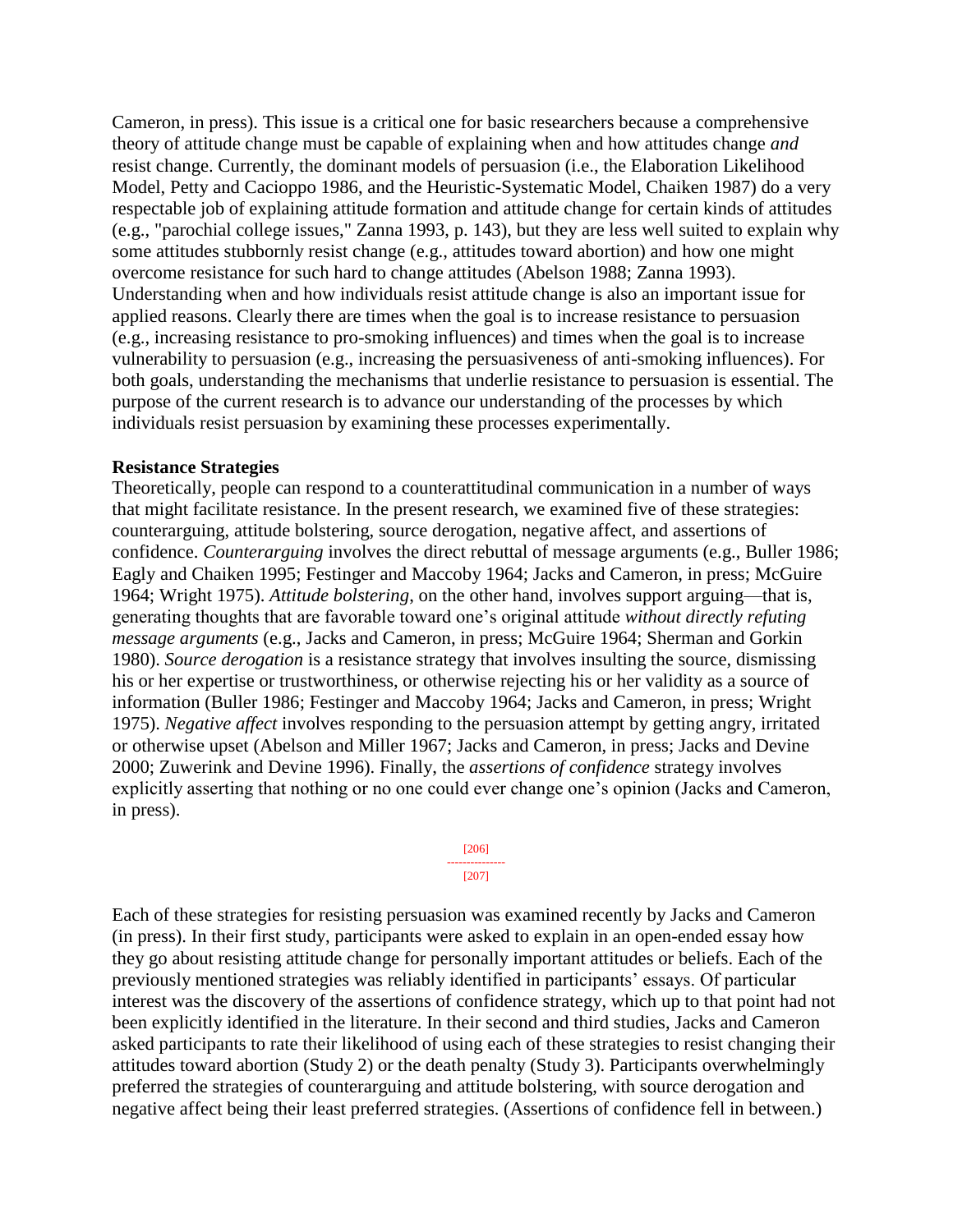In a final study, Jacks and Cameron exposed participants to a persuasive message concerning the death penalty and examined the actual frequency and effectiveness of these various strategies for resisting persuasion<sup>1</sup>. The most frequent responses to the persuasive message (obtained in an open-ended thought-listing task) were counterarguing, attitude bolstering, and source derogation—despite the self-report findings indicating that source derogation was not a preferred strategy. Source derogations and negative affect were also measured with rating scales, and both these data and thought-listing data were used to predict actual resistance to change. Results revealed that counterarguing and ratings of negative affect were effective in conferring resistance to attitude change (cf. Zuwerink and Devine 1996).

One important means of identifying strategy use is the thought-listing task (Jacks and Cameron, in press), a very commonly used task in the attitude change literature (see Cacioppo, Harkins, and Petty 1981). For this task, respondents are asked to list whatever thoughts (or feelings) came to mind while reading the persuasive message, without concern for whether those thoughts or feelings are positive, negative, neutral, or irrelevant in regard to the message. These responses are then coded on a dimension of interest for the researcher (e.g., valence, affective tone, or the presence of specific resistance strategies). One problem with using the thought-listing task in the study of resistance strategies, however, is that by its very nature the task may be more likely to elicit counterarguing and attitude bolstering than other strategies. That is, when asked to write down what they were thinking, participants may assume that the researcher is interested in their thoughts *about the message*. Thus, they may be less likely to report reactions that are less message-relevant (e.g., "It doesn't matter what this says, I'm not changing my mind.") Consistent with this observation, Jacks and Cameron (in press) found only six assertions of confidence out of 109 relevant cognitive responses, despite the fact that participants reported that they would be fairly likely to use this strategy as a means of resisting persuasion. Thus, measuring resistance strategies by coding thought-listing protocols may not always be the most desirable or informative way of studying these strategies.

> [207] --------------- [208]

Furthermore, treating resistance strategies exclusively as a measured variable limits the kinds of questions one might ask (as well as the answers one might get) concerning those strategies. In contrast, treating resistance strategies as an *independent* variable allows one to address new questions in informative new ways. For example, the independent variable approach allows one to ask how effective each strategy is in facilitating resistance. Consider the case of assertions of confidence. Using the measurement approach, assertions of confidence are rarely expressed in a thought-listing protocol. Does this result indicate that this strategy is never used and/or is ineffective in promoting resistance persuasion? Or does it mean that people just do not express such thoughts on a thought-listing task? If they were to express assertions of confidence, would such thoughts help them resist? As these questions illustrate, simply measuring the strategies that people typically use does not tell us everything we might want to know about the various strategies for resisting persuasion. If assertions of confidence turns out to be an effective means of resisting persuasion, for example, then people could be taught to use the strategy.

### **The Present Research**

The purpose of the present research was to examine five resistance strategies (i.e.,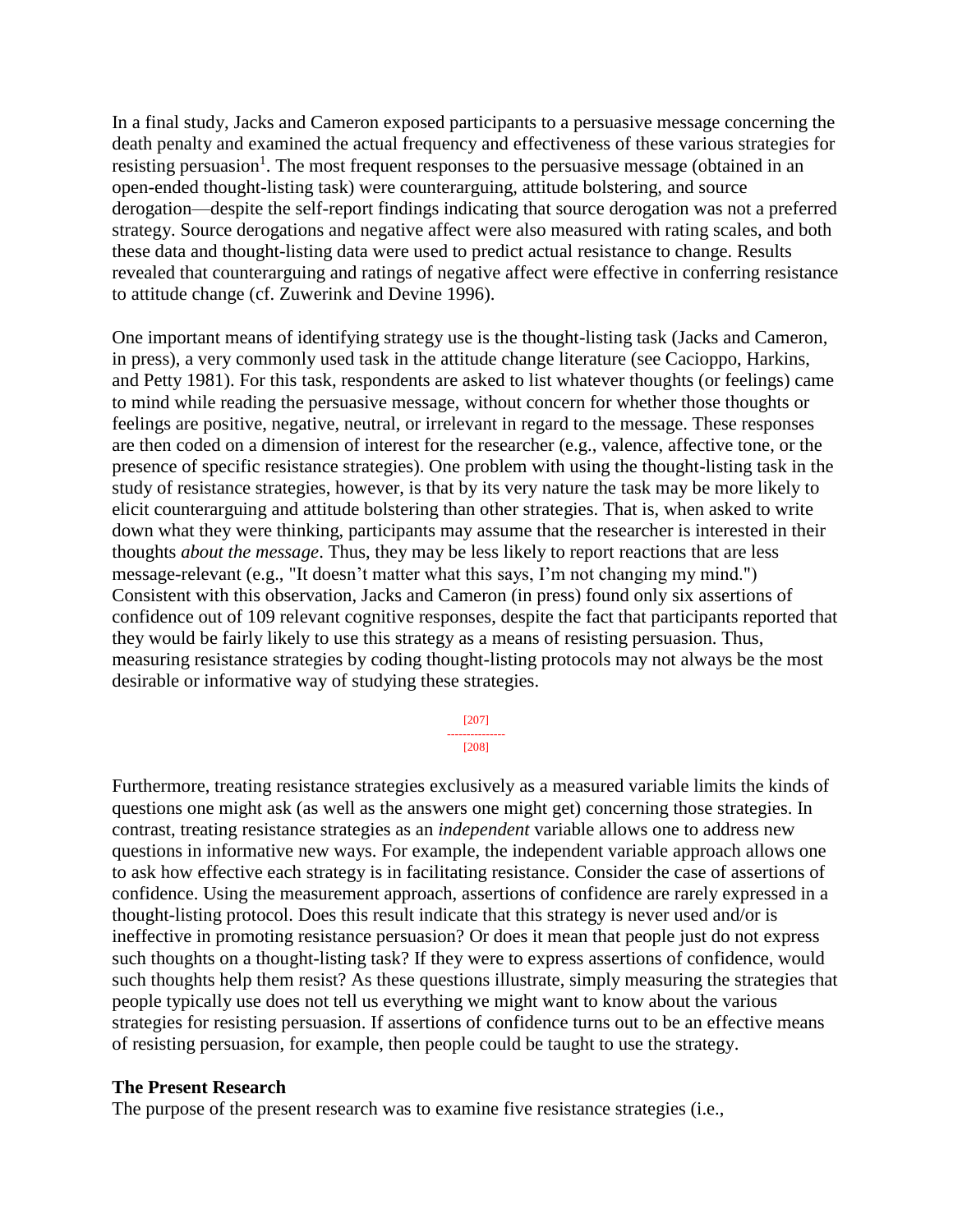counterarguing, attitude bolstering, source derogation, assertions of confidence, and negative affect) experimentally. Our specific goals were (1) to develop a method for manipulating which strategy would be used by participants and (2) to examine the effectiveness of these strategies in conferring resistance to persuasion. As will be evident in the method section, we exposed individuals to a counterattitudinal message first and then made salient one of five types of responses to the message (e.g., attitude bolstering). To those familiar with McGuire's (1964) classic research on the inoculation theory of resistance, this strategy may seem somewhat familiar. It is similar to McGuire's procedures in the sense of giving participants thoughts that they might not have had on their own. It is different, however, in a number of critical ways. First, McGuire (e.g., McGuire 1961) gave individuals attitude supportive thoughts or refutational thoughts (i.e., counterarguments) *prior* to exposure to the persuasive message. This inoculation procedure was shown to both motivate and enable resistance to a subsequent (and different) counterattitudinal message. In the current research, individuals are given the responses (e.g., attitude bolstering or source derogations) *after* exposure to a single persuasive message. Second, McGuire only examined counterarguing and attitude bolstering, whereas we examine a variety of different strategies. Third, McGuire examined cultural truisms, which are defined as beliefs that are widely accepted and rarely challenged (e.g., it's a good idea to brush one's teeth after every meal), whereas we examine attitudes toward an important social policy issue (i.e., the death penalty) that has clearly been the subject of debate and controversy in this culture.

> [208] --------------- [209]

Because no prior research has experimentally examined these resistance strategies, we were reluctant to make predictions regarding which one(s) might be effective in conferring resistance to persuasion. Likewise, we made no predictions as to the *relative* effectiveness of the strategies. Our primary purpose was to develop a plausible method of manipulating strategy use and to examine which strategy or strategies would be effective in conferring resistance to persuasion in the context of our study. Future research employing this or a similar method is expected to further clarify why and under what conditions each strategy (or combination of strategies) is effective.

### **METHOD**

### **Participants and Design**

In a pre-testing session conducted approximately four weeks prior to the study, introductory psychology students indicated their overall attitude toward the death penalty (1 = *unfavorable*, 9 = *favorable*). Participants were randomly selected from among those who reported a favorable attitude (6 to 9) toward the death penalty. Sixty-six women and six men were recruited by telephone and participated in partial fulfillment of a research requirement in their introductory psychology class. Participants were randomly assigned to one of six conditions: counterarguing, attitude bolstering, source derogation, negative affect, assertions of confidence, or a control group.

### **Procedure**

Participants were run in groups of four to ten. Upon arriving to the laboratory, they were given a consent form to read and sign if they agreed to participate. No one refused to participate at this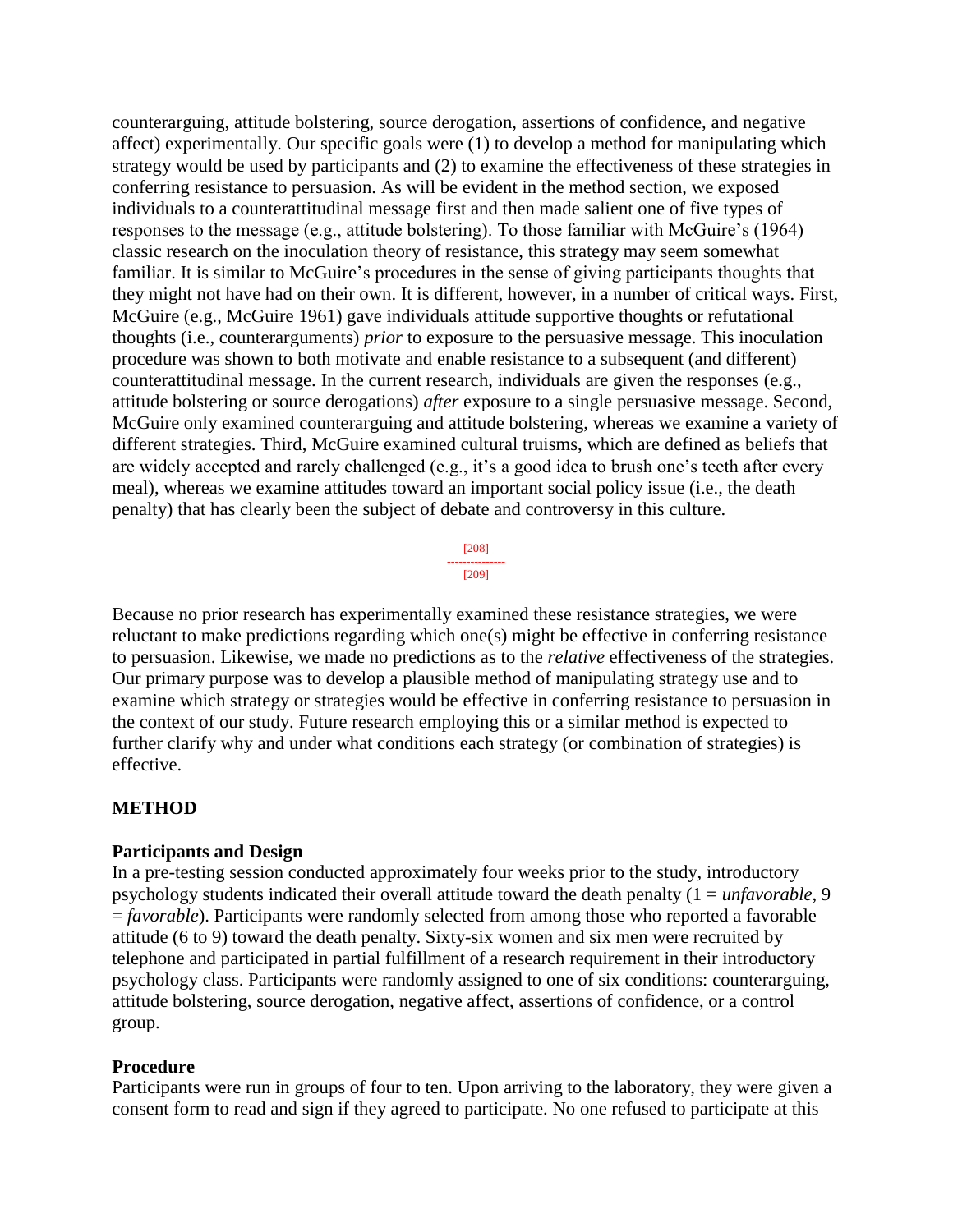point. Participants were told that they were taking part in a pilot study for a study to be conducted the following semester on the analysis of handwriting for the sake of lie detection. They were led to believe that they would be providing confidential handwriting samples by copying typed statements that the experimenter would provide for them. Participants were also told that the statements were possible responses to a taped speech regarding the death penalty and that they would hear this speech before copying the statements. Ostensibly, students in a study the following semester would evaluate these handwritten statements to determine whether the individual who wrote the statements actually agreed with the statements or not. Participants were led to believe that the issue of the death penalty was chosen because its controversial nature insured that some would agree with the copied statements and others would not, thereby providing the experimenters with handwriting samples of both truths and lies. Upon being informed that the speaker was a professor of sociology at another university, in order to bolster the perceived credibility of the communicator, the participants listened to the audiotaped speech.

> [209] --------------- [210]

Following the speech, participants were provided with a page of typed statements and were instructed to read the statements carefully and copy them word-for-word as though they were their own truthful responses to the speech. After this task, participants completed a survey assessing their own attitudes toward the death penalty and the extent to which they agreed with each of the statements they had copied. At the end of the session, participants were fully debriefed and dismissed with credit. No participants indicated any suspicion regarding the procedures, and all data were retained for analysis.

### **Stimulus Materials**

*Message*. The persuasive message contained five primary arguments against the death penalty. It was 692 words in length, was audiotaped by a 55 year-old male speaker, and lasted approximately four minutes. The five primary arguments were as follows: (a) with the use of the death penalty, there is always the risk of putting an innocent person to death, (b) the death penalty is the same as premeditated murder, (c) no one has the power or moral authority to decide when another person deserves to die, (d) the murder rates are no different in states with or without the death penalty, and so the death penalty does not deter crime, and (e) criminals should be required to work to pay for their life in prison rather than being put to death. The full text of this message can be found in Appendix A.

Eleven pilot participants were asked to listen carefully to a speech given by a sociology professor from another university because they would be evaluating it on a number of dimensions. After listening to the speech, they reported their attitudes toward the death penalty, their impression of the message, and their impression of the speaker. All of these participants were in favor of the death penalty ( $M = 7.45$ ,  $SD = 1.13$ ). The message was evaluated using eight 9-point semantic differentials (*worth considering—not worth considering*, *persuasive—unpersuasive*, *unclear clear*, *weak—strong*, *convincing—unconvincing*, *poor—good*, *unfamiliar—familiar*, and *understandable—not at all understandable*). A message-strength index ( $\alpha$  = .91) was calculated by averaging these eight items (after reverse scoring when necessary) so that high scores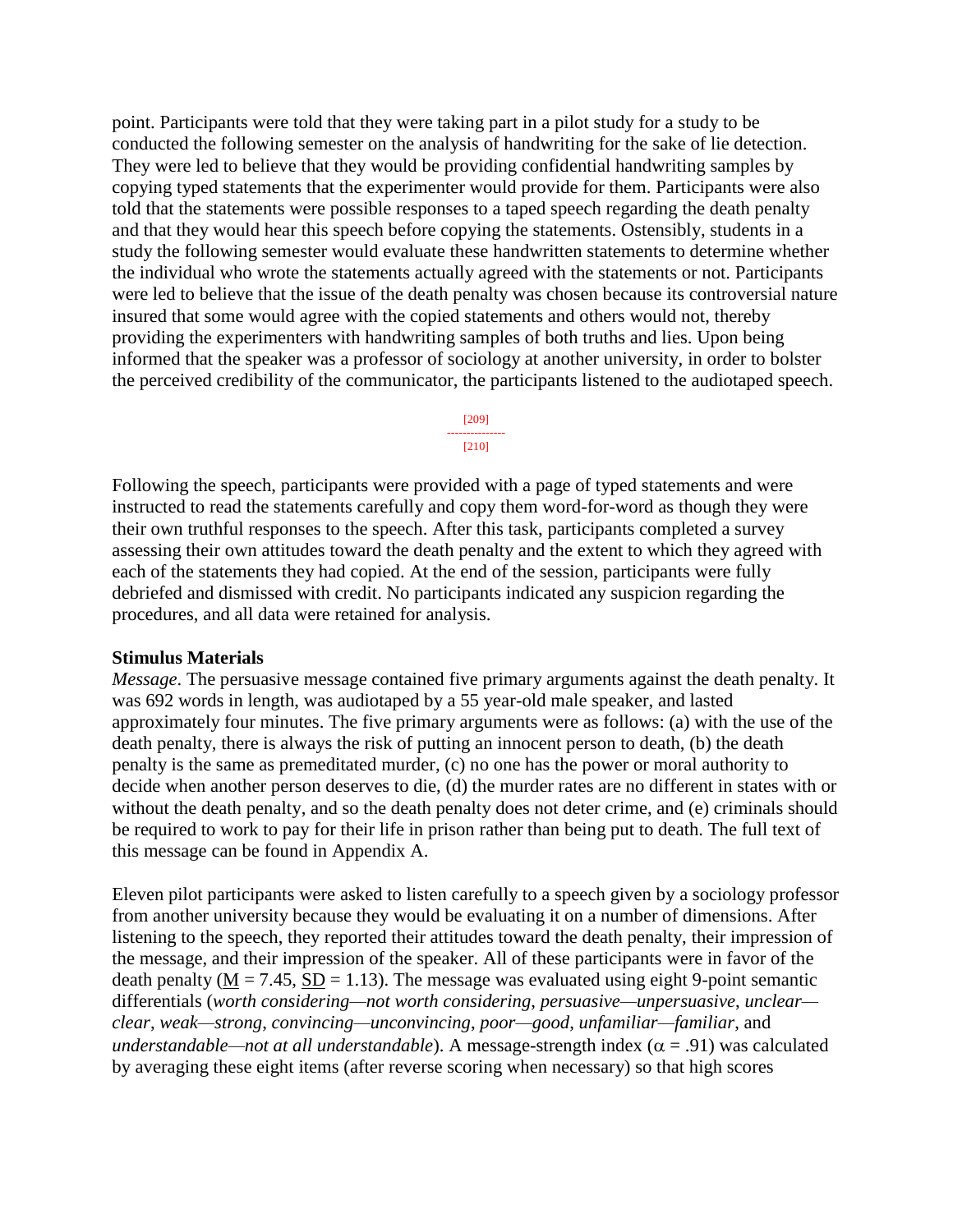indicated greater perceived strength. Mean message-strength was  $7.20$  ( $SD = 1.51$ ), indicating that the message was perceived as fairly strong and well-written.

These pilot participants also indicated their overall impression of the speaker by indicating the extent to which six adjectives (*credible*, *unreasonable*, *knowledgeable*, *unintelligent*, *sincere*, and *biased*) accurately described the speaker (1 = *does not apply at all*, 7 = *applies very much*). A speaker-impression index ( $\alpha$  = .90) was calculated by averaging the responses to the adjectives (after reverse scoring when necessary) such that high numbers indicate a more favorable impression. The mean of this index was  $6.21$  (*SD* =1.49), indicating that the speaker was perceived as reasonably credible.

> [210] --------------- [211]

*Resistance Strategies.* Six sets of response statements were created, representing six experimental conditions (i.e., counterarguing, attitude bolstering, source derogation, negative affect, assertions of confidence, and a neutral sentence control). Each set of response statements contained four sentences, two of which were approximately 30 words in length and two of which were approximately 50 words in length. These response statements appear in Appendix B. Two of the four sentences for each condition referred directly to statements made in the persuasive message, and two did not. For example, the counterarguing response set contained two sentences mentioning arguments in the message and then directly countered these arguments, and two sentences contained counterarguments that did not refer directly to the message. As much as possible, the content of the response sentences was controlled across conditions. The content of these response statements is very similar in nature to the naturally occurring responses coded by Jacks and Cameron (in press).

### **Dependent Measures**

*Final Attitude.* Participants indicated their attitudes toward the death penalty using three 9-point semantic differentials (*favorable—unfavorable*, *negative—positive*, and *good—bad*). An overall attitude index ( $\alpha$  = .95) was computed (after reverse scoring when necessary), such that higher numbers indicated more favorable attitudes.

*Agreement with Responses*. Participants also reported the extent to which they agreed with each of the four statements they copied using a 9-point scale (1 = *completely disagree*, 9 = *completely agree*). An agreement index ( $\alpha$  = .85) was calculated by averaging their agreement with each of the four statements.

# **RESULTS AND DISCUSSION**

Attitude change scores were calculated by subtracting posttest attitudes from pretest attitudes. Higher numbers reflect greater attitude change. Data were analyzed in an analysis of covariance  $(ANCOVA)^2$ . The agreement index was entered as a covariate, and the predictor variable was experimental condition (control, counterarguing, attitude bolstering, negative affect, assertions of confidence, source derogation). As expected, agreement was a significant covariate,  $F(1, 72) =$ 20.02,  $p < .001$ . The condition effect was also significant,  $F(5, 72) = 2.80$ ,  $p < .03$ . Planned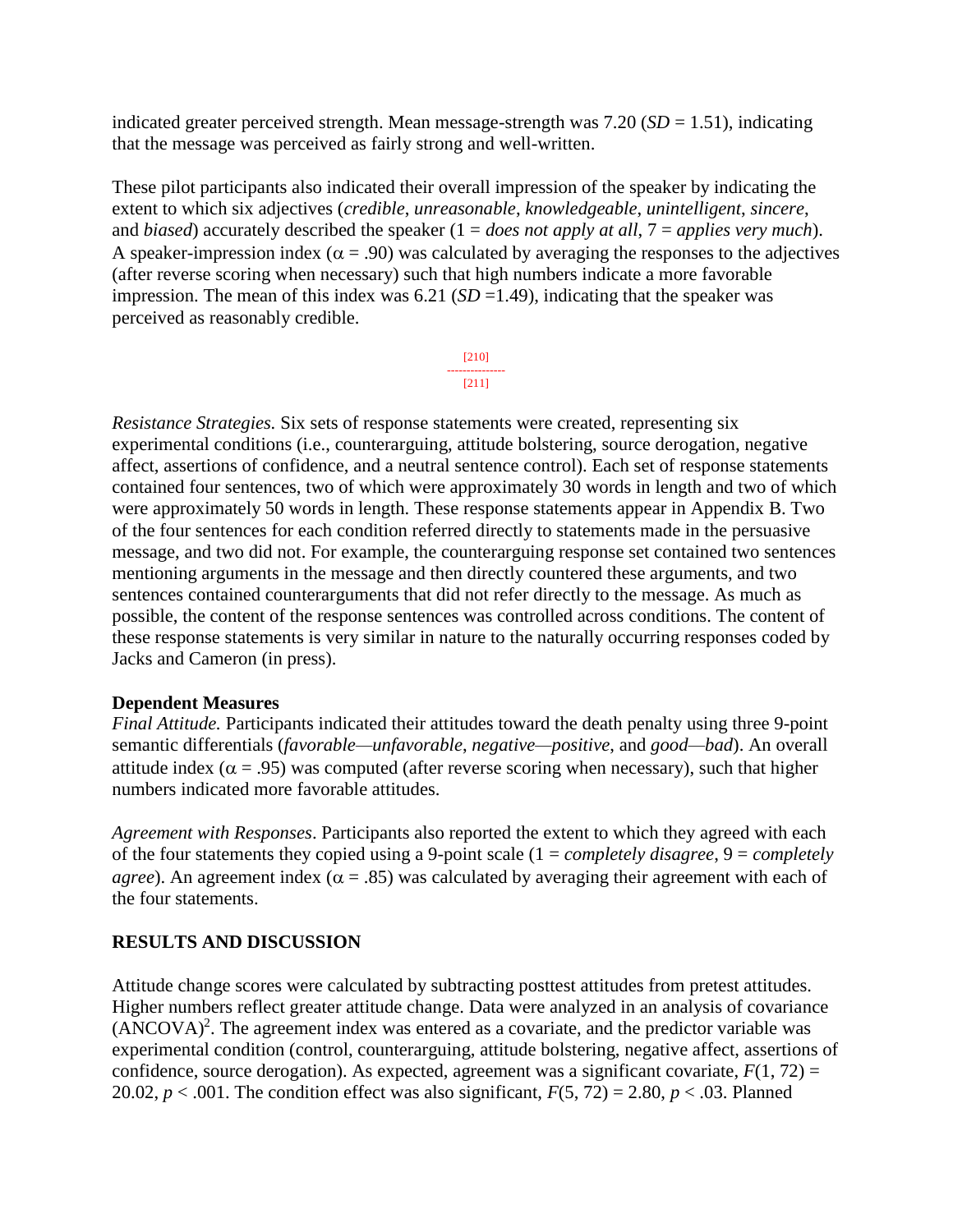comparisons revealed that three out of five resistance strategies increased resistance to attitude change relative to the control group. As can be seen in Table 1, after adjusting for agreement, participants who copied negative affective sentences, assertions of confidence, or attitude bolstering sentences showed less attitude change compared to those participants who copied neutral sentences, *p*s < .05. Copying counterarguments or source derogations did not help participants resist attitude change significantly more than the control group ( $p_s$   $> .05$ ).

> [211] --------------- [212]

| Condition                  | M                 | SЕ  |
|----------------------------|-------------------|-----|
| Control                    | 3.43a             | .56 |
| Counterarguing             | 2.66a             | .56 |
| Source Derogation          | 2.37a             | .56 |
| <b>Attitude Bolstering</b> | 1.61 <sub>b</sub> | .54 |
| Assertions of Confidence   | 1.40 <sub>b</sub> | .54 |
| Negative Affect            | .89 b             | .55 |

**Table 1.** Mean Attitude Change Scores By Condition, Adjusted For Agreement With Copied Statements

**Note**. Means with different subscripts differ significantly at  $p < .05$ .

How are we to understand these results? To our minds, the results for counterarguing were initially the most puzzling. In the present study, counterarguing did *not* effectively confer resistance to persuasion relative to the control group. This result is counterintuitive and, in fact, contradictory to much previous research (e.g., Jacks and Cameron, in press; McGuire 1961; Romero, Agnew, and Insko 1996; Zuwerink and Devine 1996). The classic cognitive response approach to persuasion (e.g., Chaiken 1987; Greenwald 1968; Petty and Cacioppo 1986; Petty, Ostrom, and Brock 1981) suggests that negative cognitive responses to a persuasive message should result in resistance to that message. However, a key to this approach is that the responses are idiosyncratic or self-generated. We believe this observation is key to understanding the present null effect. That is, we suggest that providing individuals with prefabricated counterarguments disrupted the natural counterarguing process that participants may have engaged in on their own. Thus, by inhibiting their own idiosyncratic counterarguments, we may have inadvertently *decreased* their ability to resist the message<sup>3</sup>.

> [212] --------------- [213]

To test this explanation, we exposed thirty additional participants (a "speech only" control group) to the same death penalty message used in the main experiment and measured both their attitudes and their cognitive responses in a thought-listing task. These responses were then coded for the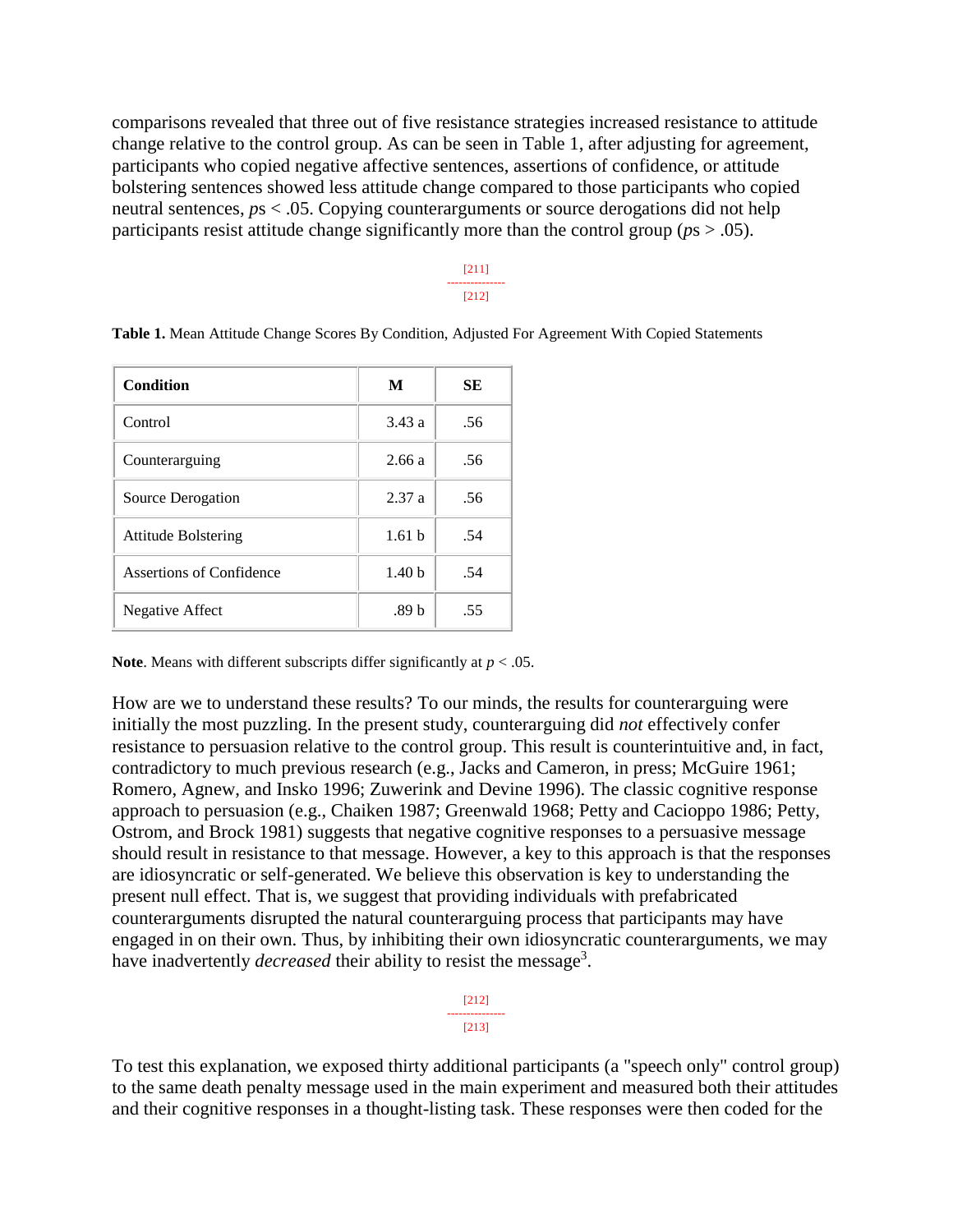presence of counterarguments and other resistance strategies<sup>4</sup>. All thoughts were coded independently by each of the authors. Reliability was high (Cohen's Kappa = .76), and disagreements were resolved through discussion. This sample, then, provides us with information as to the natural frequency of occurrence (in a thought-listing task) of the five different resistance strategies under consideration in this research. Interestingly, the most common resistance mode reported in the thought-listing task was attitude bolstering, with 88% of participants offering at least one attitude bolstering thought in response to the counterattitudinal message (range  $= 0$  to 5). Counterarguing was also relatively common, with 50% of participants offering at least one counterargument (range  $= 0$  to 4). Only 9.4% of participants offered any source derogations (range  $= 0-1$ ) and only 6.2% of participants offered any negative affective statements (range  $= 0$ ) to 2). No participants generated assertions of confidence.

To assess the effectiveness of these naturally occurring resistance responses, attitude change scores were calculated by subtracting final attitude from initial attitude (measured in a prescreening session, as was done for participants in the main experiment). More positive change scores indicate greater persuasion. The mean attitude change score for this sample was 0.90 (*SD*  $= 1.51$ ). Post hoc comparisons involving this sample with the conditions of our main experiment revealed that when left to their own thoughts, participants in this speech only control group resisted persuasion to the same degree as experimental participants who had been given negative affect, assertions of confidence, or attitude bolstering thoughts to copy (*p*s > .34). This speech only control group was more resistant to persuasion, however, compared to individuals in the source derogation, counterarguing, and neutral sentence control conditions ( $p_s < .01$ ).

One additional way to address the specific question of whether the experimental counterarguing condition disrupted naturally occurring (and perhaps more effective) counterarguments is to examine the effectiveness of counterarguing for this speech only control group in conferring resistance. To that end, attitude change scores for the speech only control group were entered as the dependent variable in a multiple regression with the frequency of attitude bolstering statements and the frequency of counterarguing statements entered as predictor variables. Assertions of confidence, source derogations, and negative affective statements were not entered into the equation because their frequencies of occurrence were zero or negligible<sup>5</sup>. The overall model was significant,  $R^2 = .59$ ,  $F(2,27) = 7.196$ ,  $p < .01$ . Attitude bolstering ( $\beta = -.51$ ) significantly predicted resistance to attitude change,  $t(1,28) = -3.178$ ,  $p = .004$ , independent of counterarguing. Likewise, counterarguing  $(\beta = -0.46)$  significantly predicted resistance to attitude change,  $t(1,28) = -2.828$ ,  $p = .009$ , independent of attitude bolstering<sup>6</sup>. This result suggests that participants' naturally occurring counterarguments (and attitude bolstering thoughts) were effective in conferring resistance to attitude change. Thus, it seems probable that the counterarguments provided in the main experiment disrupted participants naturally occurring (and more compelling) counterarguments, which resulted in less resistance to the fairly strong persuasive message.

> [213] --------------- [214]

### **Other Strategies**

We now proceed to a discussion of the other resistance strategies, beginning with source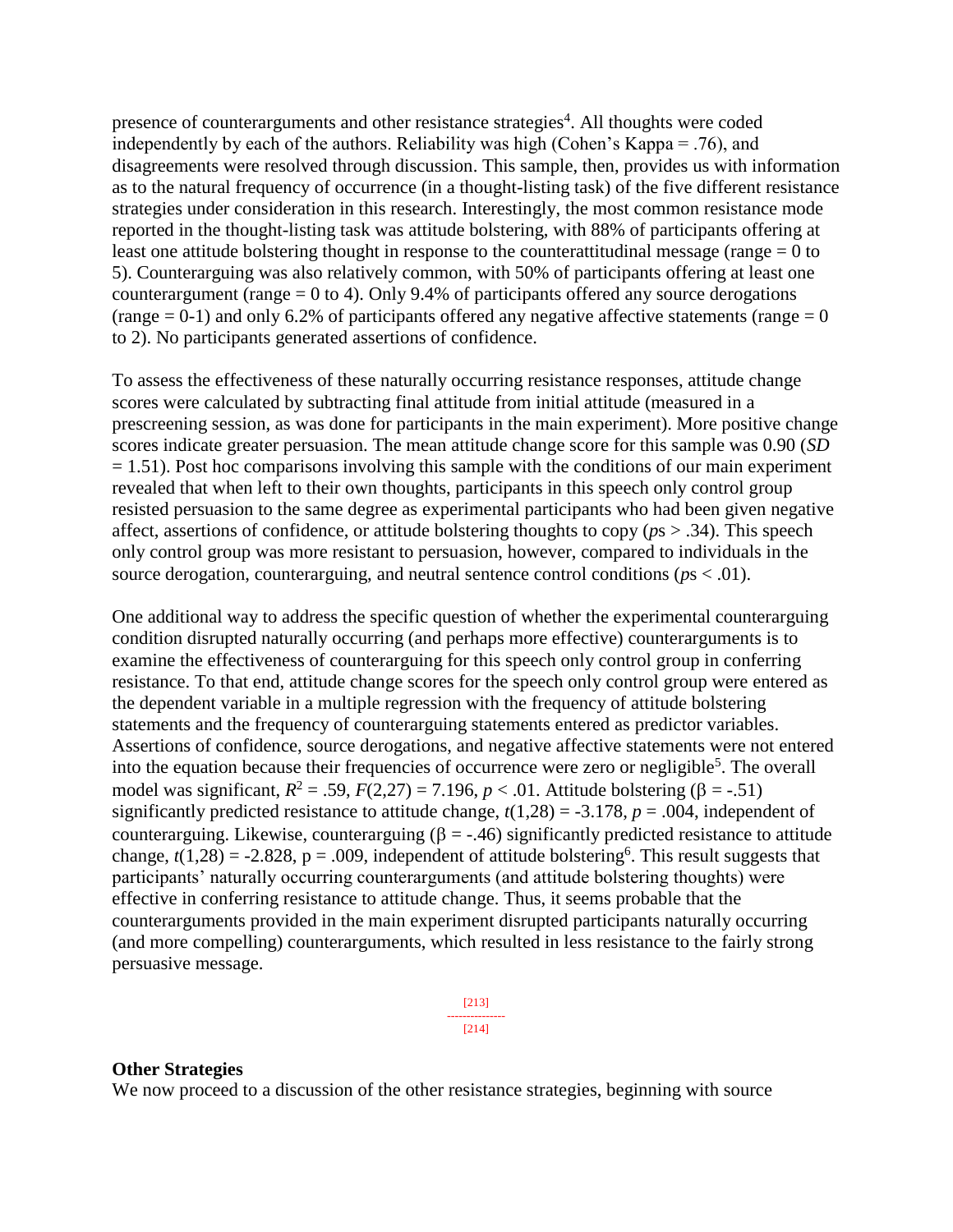derogation. Source derogation is a classic resistance strategy that has long been assumed to contribute to resistance to persuasion (e.g., Festinger and Maccoby 1964). Jacks and Cameron (in press) found that source derogation is perceived to be a relatively ineffective strategy that individuals prefer not to employ, and individuals who scored high on a dispositional measure of social desirability in that research were especially averse to the strategy. Furthermore, in their fourth study, source derogation (as measured by both a thought-listing task and a rating scale) was not especially effective in conferring resistance, even though it was a much more common response than self-reported likelihood of using the strategy suggested. Thus, it seems that individuals are somewhat conflicted in regard to derogating the source as a means of resisting persuasion.

In the present study, making source derogations salient was ineffective in conferring resistance. One potential explanation for this result is the same as that for counterarguments: Perhaps the provision of source derogations disrupted the naturally occurring resistance process while not providing a sufficiently compelling or novel reason to reject the communication. To suggest that the source derogations we provided were not compelling in this context is reasonable give that the source was identified at the outset as a sociology professor. Therefore, the source derogations we provided may not have helped these college students resist because these derogations (e.g., ignorant, stupid, closed-minded) were inconsistent with the speaker's identity as a sociology professor. Given these conditions, we are reluctant to conclude that source derogations do not work as a resistance tool. It is very likely that source derogations work well at least sometimes. Additional research will be necessary to determine the conditions under which this strategy will be an effective and/or likely means of resisting persuasion.

Regarding attitude bolstering, this research demonstrated that making attitude-supportive arguments salient to participants increased resistance to persuasion relative to the neutral sentence control group. That is, giving participants potentially novel reasons for retaining their original attitude was an effective strategy for enhancing resistance. This effect is consistent with classic inoculation research (McGuire 1964), which shows that giving participants attitudesupportive arguments *before* exposure to a counterattitudinal message also confers resistance (e.g., McGuire 1961). It is also consistent with the results of our speech only control group, for whom it was found that attitude bolstering facilitated resistance, over and above the effects of counterarguing. Thus, it seems that providing participants with potentially novel supportive arguments may be a particularly effective means of conferring resistance to persuasion immediately following a persuasive message.

> [214] --------------- [215]

Finally, this research also showed that making negative affect and assertions of confidence salient were effective ways of conferring resistance. As previously alluded to, individuals in Jacks and Cameron's (in press) research were very unlikely to generate cognitive responses that could be coded as either negative affect or assertions of confidence. Likewise, the current speech only control group generated few, if any, assertions of confidence or statements of negative affect. Yet previous research has shown that negative affect can be an important mediator of resistance to persuasion (Jacks and Devine 2000; Zuwerink and Devine 1996). The current results show that making negative affective reactions to the message salient to participants is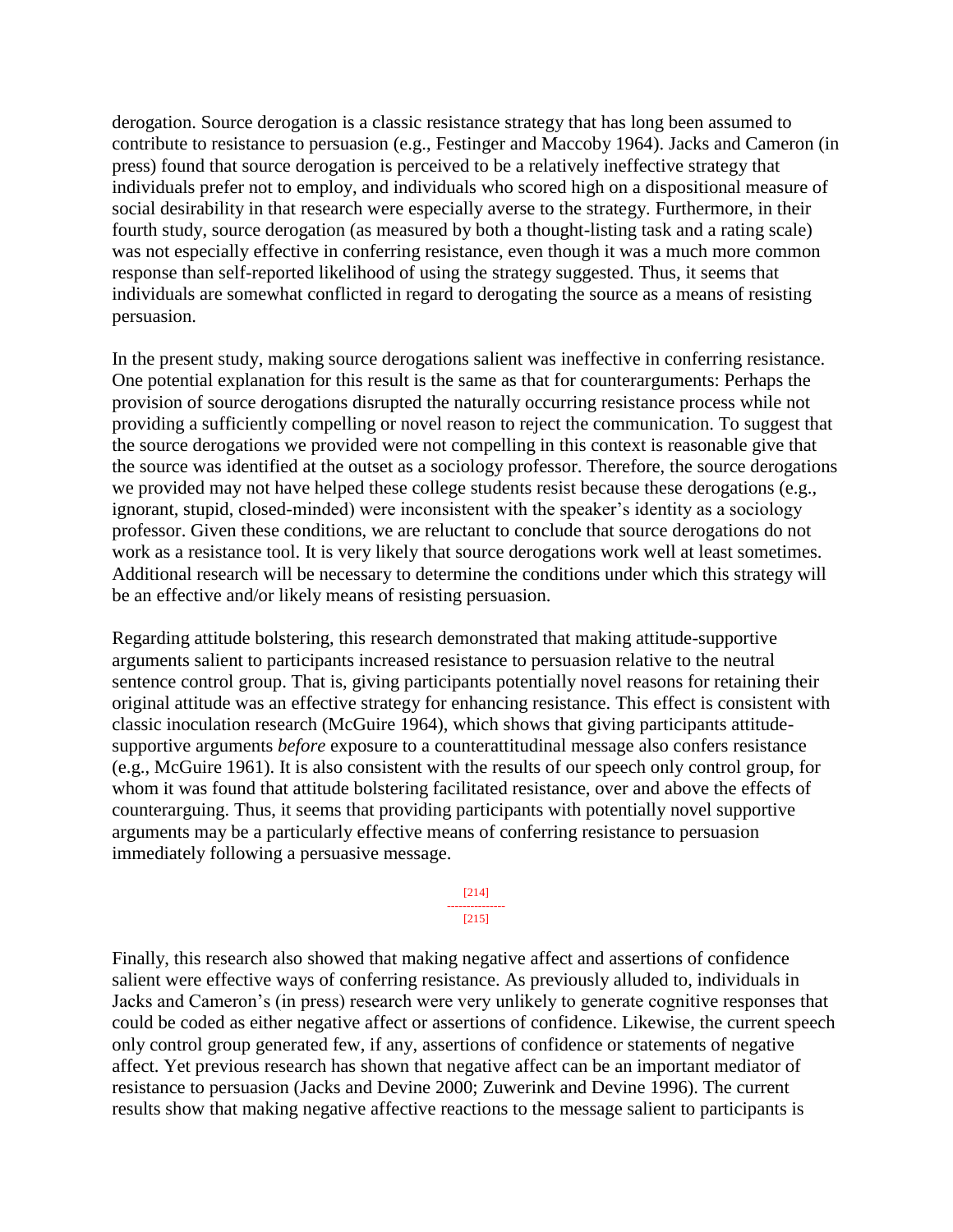effective in heightening resistance to the message (cf. Abelson and Miller 1967). This result further corroborates the idea that negative affective reactions contribute to resistance to persuasion. Thus, encouraging individuals to get angry or irritated by an unwanted persuasive appeal may significantly bolster their resistance to that appeal.

Regarding assertions of confidence, the current research adds to our limited knowledge of this strategy. Jacks and Cameron (in press) were the first to identify this strategy as a potential response to persuasion attempts, and their research indicated that it is perceived to be a moderately likely and effective strategy. However, as noted, it is not very readily produced in the thought-listing task. Thus, prior to this research, it was virtually unknown what the true effectiveness of this strategy might be. The present results suggest that making statements such as "I would never change my mind" salient *is* an effective means of bolstering resistance to persuasion. Perhaps one reason for the effectiveness of this strategy is that it disrupts thinking about the issue and prevents any cognitive responses that might be *favorable* toward the persuasive message. (This could be said of the other strategies as well.) In addition, this strategy likely increases the perceived certainty with which an attitude is held, leading to greater resistance (cf. Tormala and Petty 2002). Of course, much more research is needed to develop our understanding of assertions of confidence as a strategy for resisting persuasion.

### **Caveats and Conclusion**

This research highlights the fact that individuals have a number of different strategies for resisting persuasion at their disposal. Because of our interest in examining the efficacy of each strategy independently, we attempted to make one strategy salient above others. As we have argued, this procedure disrupts naturally occurring responses to persuasive attempts. Although this fact could be seen as a limitation, we think that our procedure nonetheless has advantages over a pure measurement strategy. Simply measuring how people resist tells us what they naturally do. However, it cannot inform us as to what kinds of strategies could be effective and could thus be taught and encouraged. Our methodology can be used to further investigate the conditions under which a given strategy might be effective. For example, future research could manipulate the expertise of the source and/or the strength of message arguments to see when source derogations might be effective in conferring resistance. Although they were ineffective in the present context, perhaps with a weak message and/or an inexpert source they would do nicely in facilitating resistance.

> [215] --------------- [216]

Another caveat to the present research is the fact that individuals were given a fairly elaborate cover story designed to reduce the likelihood that they would perceive the study as being concerned with persuasion processes. Would the results have been different if we had instructed individuals to resist persuasion? Very probably. Our goal, however, was to examine the effectiveness of each strategy in isolation. If individuals had been explicitly motivated to resist persuasion, they would probably have had a number of different resistant responses to the message (e.g., attitude bolstering, counterarguing, *and* negative affect). While acknowledging this as a potential limitation of the present study, we also see this as an invitation to further research that examines the effectiveness of various *combinations* of strategies in conferring resistance to persuasion.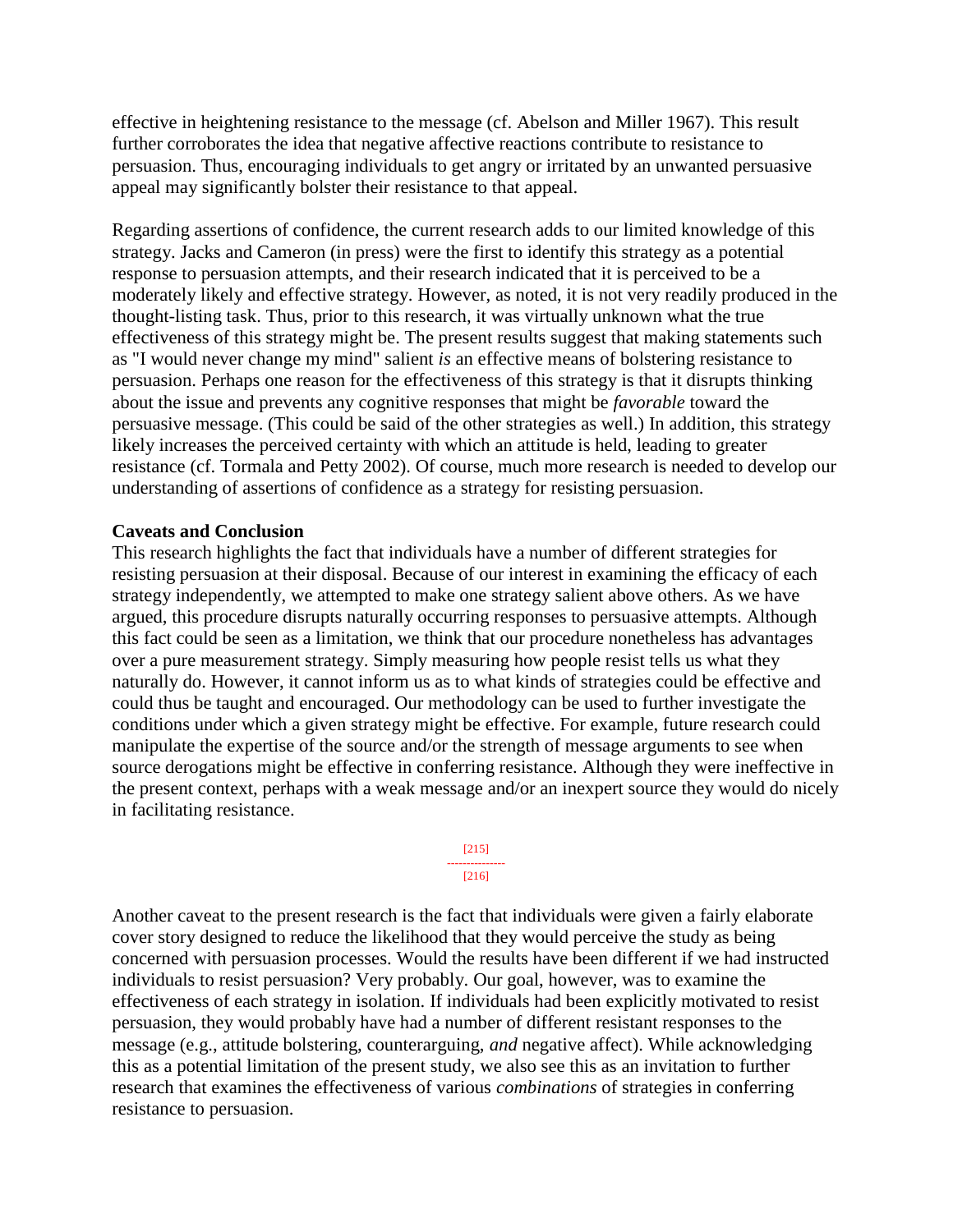In conclusion, the present research contributes to a growing body of literature indicating that individuals have a number of different tools in their resistance toolbox. In the present context (i.e., for participants who were not explicitly motivated to resist and who heard a fairly strong message by an expert source), attitude bolstering, assertions of confidence, and negative affect each were effective means of resisting the persuasive message. Source derogations and prefabricated counterarguments were ineffective. In other contexts, however, it seems that individuals may be willing to employ whatever tools are necessary in order to protect their attitude. This is particularly true when the attitude is personally important in some way (Ahluwalia 2000; Jacks and Devine 2000; Zuwerink and Devine 1996). We look forward to additional research that explicates when, why, and for whom each resistance strategy, alone or in combination, is effective in conferring resistance to persuasion.

## **NOTES**

**1.** A source expertise manipulation was also employed, but without any significant effects.

**2.** Data were also analyzed using pretest and posttest scores as a repeated measures factor in a mixed-model ANOVA. The effects of these analyses were essentially the same as the ANCOVA on change scores. Change-score analyses are reported for ease of presentation.

**3.** This argument may also explain the increased effectiveness of negative affect and assertions of confidence. These responses are not commonly generated in a thought-listing task (Jacks and Cameron, in press). Thus, providing these responses helped to bolster resistance because participants are less likely to generate such responses on their own.

#### [216] ---------------

### [217]

**4.** Thoughts were coded as message favorable, message neutral, message irrelevant, or as one of five possible resistance modes (i.e., source derogations, assertions of confidence, negative affect, attitude bolstering, counterarguing). Each thought received only one code, such that a thought that seemed to be expressing negative affect and counterarguing was forced into the single most representative category. Source derogations were thoughts that expressed a negative evaluation of the person who gave the speech (e.g., "That man is an idiot"). Assertions of confidence were thoughts that expressed certainty or confidence in one's favorable view toward the death penalty, without mentioning any direct support for one's attitude (e.g., "I'm not going to change my mind about supporting the death penalty"). Negative affective thoughts were those that simply expressed a negative emotional reaction to the speech or the issue (e.g., "That speech made me so angry"). Attitude bolstering thoughts were those that provided a reason for one's favorable attitude toward the death penalty without directly countering any arguments in the message (e.g., "Without the death penalty, murderers could escape and kill again"). Finally, counterarguments were thoughts that disagreed with specific points made in the message (e.g., "Innocent people are not at risk for being executed wrongly, unlike what he said").

**5.** Including source derogation and negative affect as predictor variables does not change the effects reported.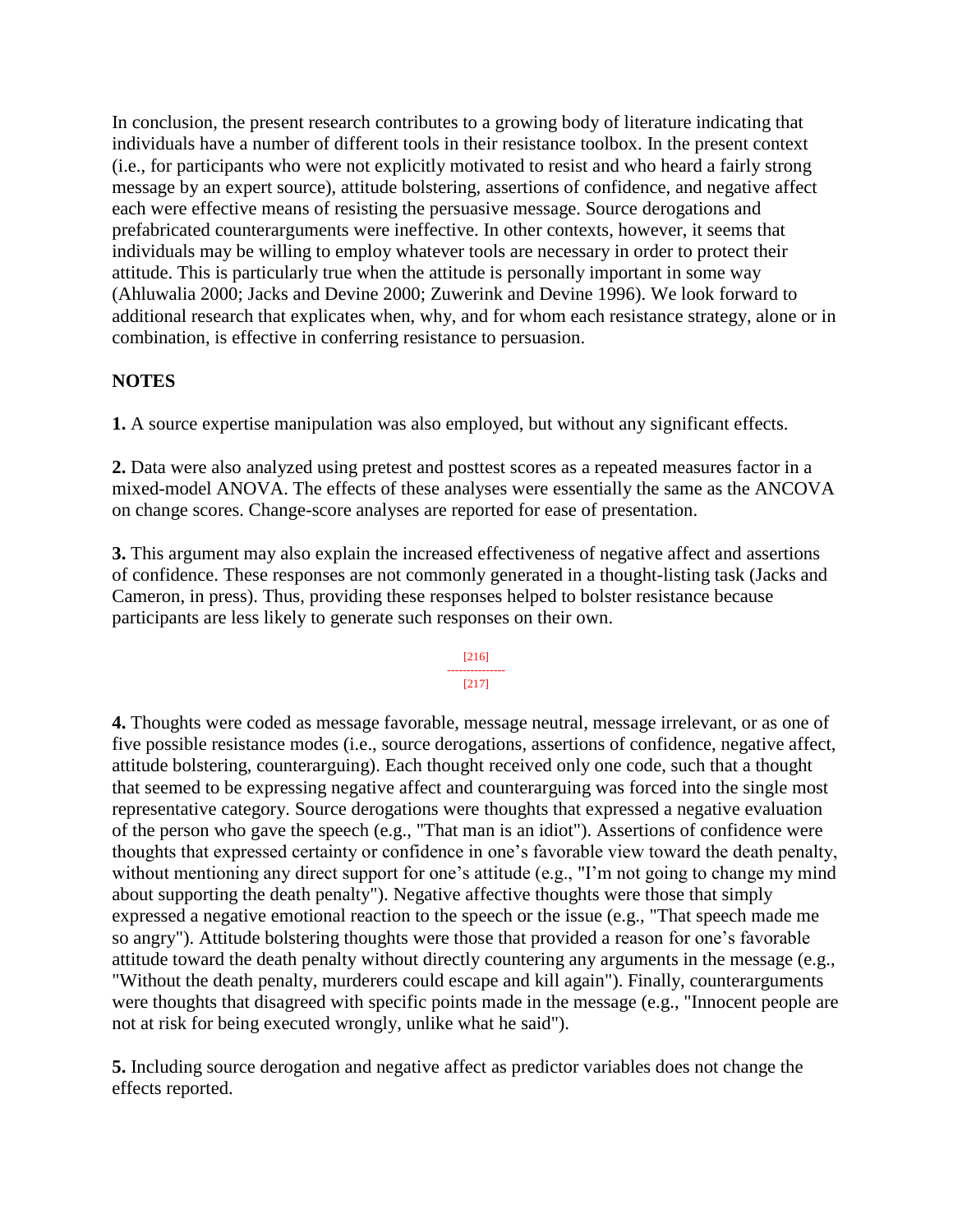**6.** An analysis of the relative effectiveness of these modes in conferring resistance was not possible because the same participants who counterargued also attitude bolstered.

# **APPENDIX A**

## **Death Penalty Speech**

Thank you for having me here today to present my views concerning the use of the death penalty in this country. As we all know, this issue is controversial and there are many good reasons to be for or against the death penalty. In this talk I will briefly discuss just the key issues that have led me to the conclusion that the use of the death penalty is wrong.

First, consider that with the use of the death penalty there is always the risk of putting an innocent person to death. Unfortunately, as we are all aware, our justice system is not perfect. Guilty people sometimes go free, while innocent people get convicted. In fact, *Newsweek* recently published an article reporting that over the past decade, several wrongly convicted people on death row proved their innocence during the appeals process and were set free. What if these people had been put to death before they could prove their innocence and obtain real justice? Once a wrongly convicted person has been killed, the horrible injustice can never be undone.



Second, I believe that it is morally wrong to kill a person except in immediate self-defense of one's own life. The laws of the land clearly establish that premeditated, planned murder is a heinous crime that deserves severe punishment. But I don't believe that death is an appropriate punishment for murder—because what is the death penalty if not systematic, planned killing? There is obviously a double standard in saying that murder is wrong but the death penalty is not.

A third and related reason for being against the death penalty is that it is not my place or anyone else's to decide who should live and who should die. Who on this earth is really qualified to determine the value of someone's life—no matter what they've done. I don't believe that anyone has the authority or the wisdom to judge who should be allowed to live and who should die. That judgment should be left up to God alone. No one has the power or moral authority to decide when another person deserves to die. On these grounds alone I am against the death penalty.

But, as a fourth point against the death penalty, I would also like to point out that the National Institute for Crime Prevention recently reported that murder rates are no different in states with or without the death penalty. These statistics prove that the death penalty does not deter crime. Obviously, we want to do whatever we can to prevent crimes from ever taking place. But the threat of the death penalty simply isn't working as a deterrent. I don't believe that the thought of having to die for a crime ever enters people's minds—that's why the threat of death doesn't prevent them from committing horrible acts of violence, especially crimes of passion. Thus, the death penalty is not defensible as a deterrent to crime.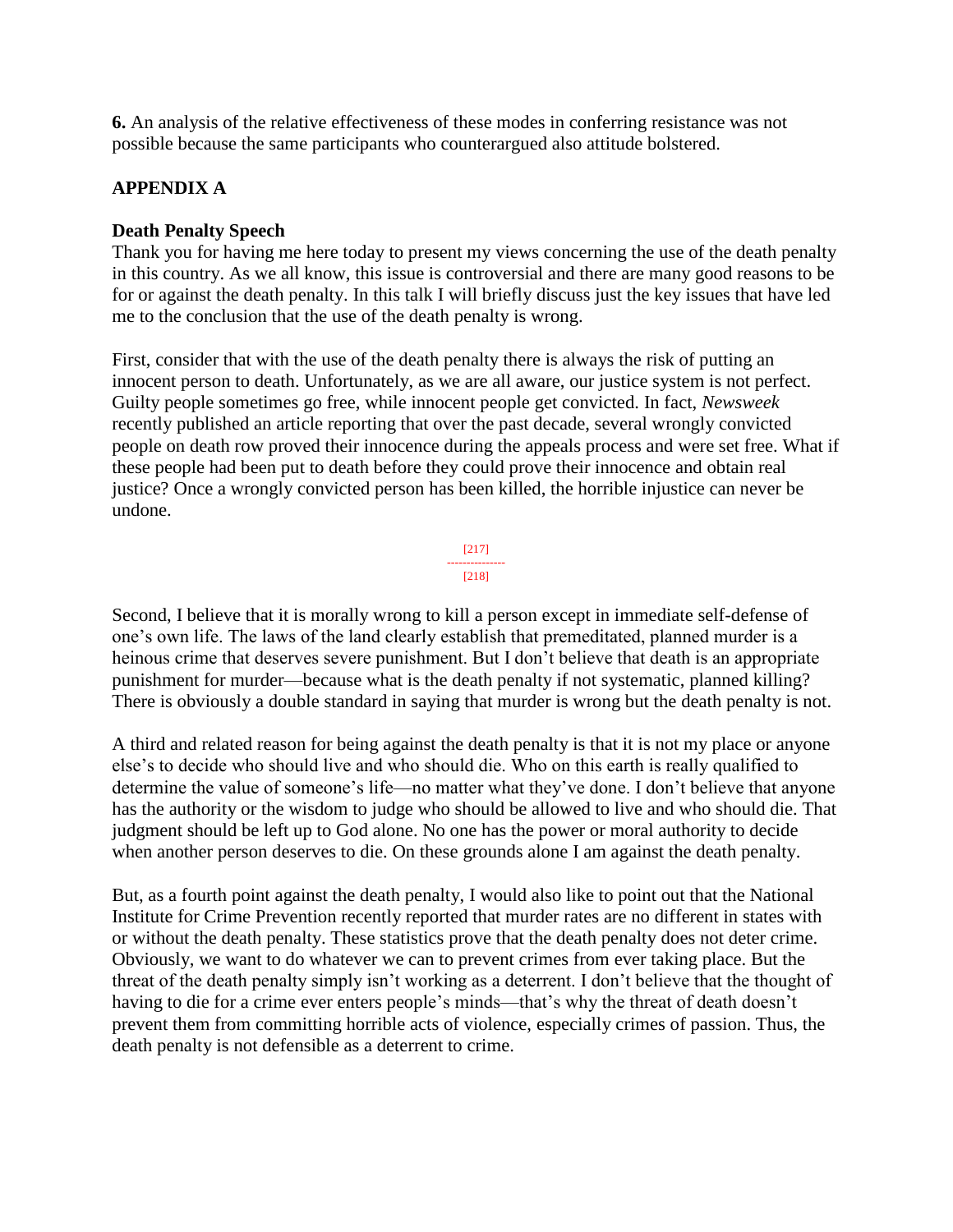As a fifth and final point, I believe that instead of putting criminals to death, this country should require them to pay for their life in prison by working on federal and community projects. In fact, the *New York Times* recently reported that several maximum-security prisons have already instituted such work programs with great success. It is an essential component of our justice system that criminals pay back society for their crimes. What better way to have them pay than by putting them to work? That way we get a return on our tax dollars instead of paying for their incarceration while they sit around all day on death row.

In sum, the death penalty is morally wrong. It is ineffective as a deterrent to crime. It poses a serious risk to those who are wrongly accused and convicted. And there are reasonable alternative punishments for those who might otherwise receive the death penalty. For all of these reasons, I oppose the use of the death penalty in this country. I appreciate the invitation to come and speak to you today, and I thank you for your attention. Now I would be glad to answer questions…

> [218] --------------- [219]

### **APPENDIX B**

### **Response Statements**

*Counterarguments*

I'm in favor of the death penalty because it is much less expensive than keeping convicted murderers in prison for life, even if they are working under guard to pay for their life in prison.

He argued that instead of putting criminals to death, we should require them to work; but there are no jobs a violent criminal could do because of the risk of using work-related materials as weapons or tools for escape.

He mentioned the risk of putting an innocent person to death, but that risk is negligible because the death penalty is only given to criminals who have been convicted of murder by a unanimous jury that has seen the evidence and concluded that the person is guilty beyond a shadow of a doubt.

I recently read an article in the *New York Times* reporting that in the past 10 years no one on death row has proved his innocence during an appeal and been released from prison.

### *Attitude Bolstering*

I'm in favor of the death penalty because I believe that people who intentionally murder others deserve to die themselves.

He said that the death penalty is wrong because there is always the risk of putting an innocent person to death; I say that it's more important to consider that the use of the death penalty communicates that in the United States we will not let convicted murderers just get away with their violent crimes.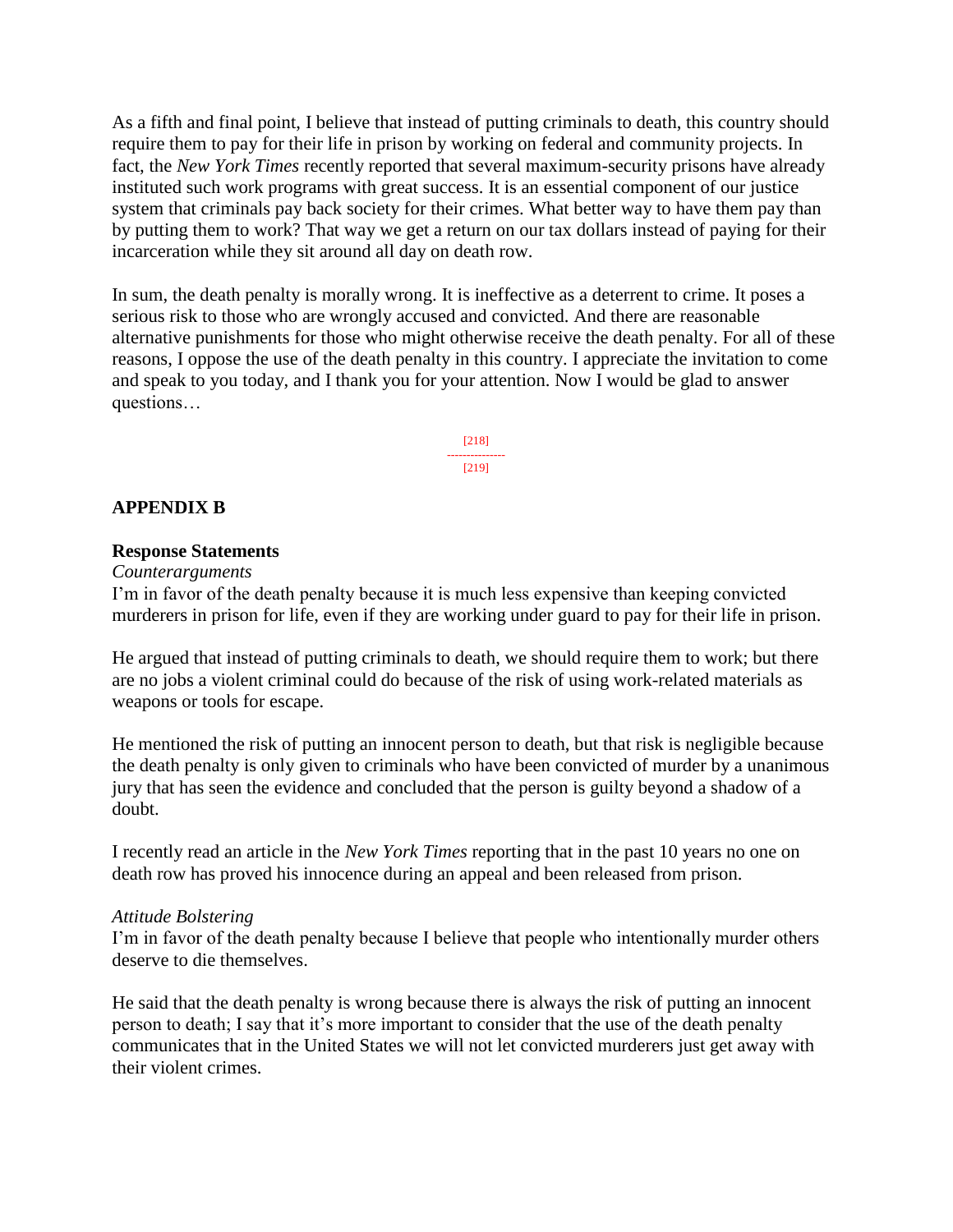He said that instead of putting criminals to death, this country should require criminals to work to pay for their life in prison; but it's much more important to realize that the death penalty establishes justice and closure for the victim's family and friends.

I believe that if we do not use the death penalty with first degree murderers, there is a good chance that they could escape or be released later and commit murder again.

> [219] --------------- [220]

## *Source Derogation*

I'm in favor of the death penalty and I know that the man who gave the speech was not worth listening to because he was totally biased—I mean he really came off as incredibly closedminded.

When he argued that the death penalty is wrong because there is always the risk of putting an innocent person to death, I realized just how narrowminded and manipulative he really was.

The speaker was obviously stupid because no intelligent person would argue against the use of the death penalty by saying that instead of putting criminals to death, this country should require criminals to work to pay for their life in prison.

When I heard the beginning of the speech, I began to think that the speaker was actually rather ignorant, but I continued to listen to him anyway, and by the end of the speech I knew that the man was a complete idiot.

# *Negative Affect*

I'm in favor of the death penalty, and I get really irritated when I listen to arguments against the death penalty that I just don't agree with.

I was quite annoyed when he said that the death penalty is wrong because there is always the risk of putting an innocent person to death—that kind of argument just really annoys me a lot.

I became very agitated and angry when he suggested that instead of putting criminals to death this country should require criminals to work to pay for their life in prison.

I really get disgusted in response to the whole debate over the use of the death penalty because I guess I have a hard time being nice and calm when people are expressing views that are the exact opposite of my own strongly held views.

### *Assertions of Confidence*

I'm in favor of the death penalty and there is no way I would ever change my mind about the merits of the death penalty for our society as a whole.

> [220] --------------- [221]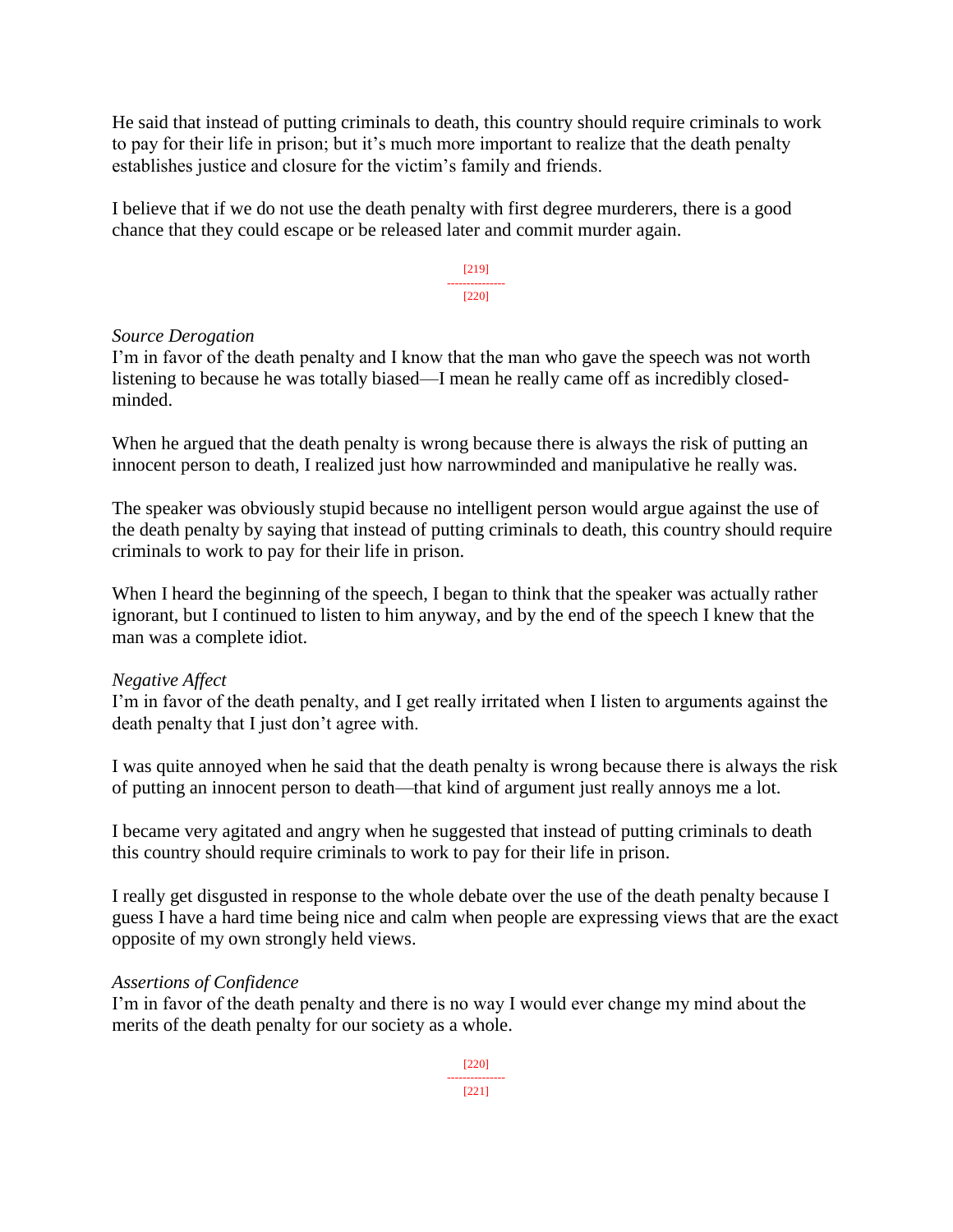Even when the man argued that the death penalty is wrong because there is always the risk of putting an innocent person to death, I was not convinced to change my views on this issue because I know that my opinion is right.

I listened when he said that instead of putting criminals to death, this country should require criminals to work to pay for their life in prison, but I'm not about to change my mind about this issue because I am very confident in my opinion.

I just can't see myself changing my views because I am certain that I have thought through all the arguments and I know that I am in favor of the use of the death penalty.

## *Control*

The man who gave the speech sounded like he was older (probably in his 50's) and from the southwest; I can imagine that it cost a lot of money for him to fly here in order to give the speech.

The man who gave the speech said that he believed the death penalty is wrong because there is always the risk of putting an innocent person to death.

The man who gave the speech argued that instead of putting criminals to death, this country should require them to work to pay for their life in prison.

Although this issue has been in the news a lot, I think it will probably be discussed in the news a lot more before any new laws are passed because people in this country typically debate a great deal about an issue before they come to any conclusion.

### **REFERENCES**

Abelson, R. P. 1988. "Conviction." *American Psychologist*, 43:267-275.

Abelson, R. P. and J. C. Miller. 1967. "Negative persuasion via personal insult." *Journal of Experimental Social Psychology*, 3:321-333.



Ahluwalia, R. 2000. "Examination of psychological processes underlying resistance to persuasion." *Journal of Consumer Research*, 27:217-232.

Buller, D. B. 1986. "Distraction during persuasive communication: A meta-analytic review." *Communication Monographs*, 53:91-114.

Cacioppo, J. T., S. G. Harkins and R. E. Petty. 1981. "The nature of attitudes and cognitive responses and their relationships to behavior." In R. E. Petty, T. M. Ostrom and T. C. Brock (Eds.), *Cognitive responses in persuasion* (pp. 31-54). Hillsdale, NJ: Erlbaum.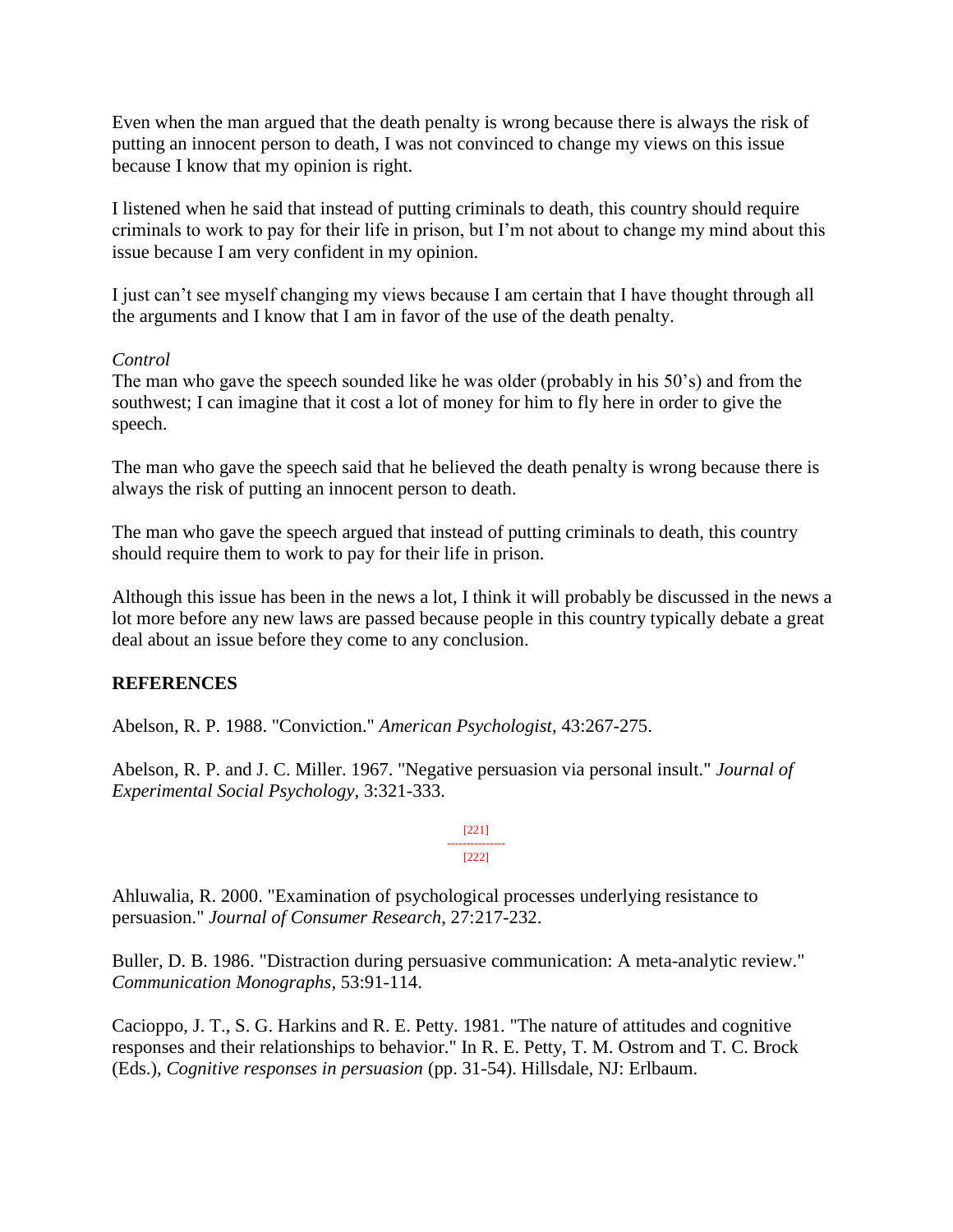Chaiken, S. 1987. "The heuristic model of persuasion." In M. P. Zanna, J. M. Olson and C. P. Herman (Eds.), *Social influence: The Ontario symposium* (Vol. 5, pp. 3-39). Hillsdale, NJ: Erlbaum.

Eagly, A. H. and S. Chaiken. 1993. *The psychology of attitudes*. New York: Harcourt Brace Jovanovich.

Eagly, A. H. and S. Chaiken. 1995. "Attitude strength, attitude structure, and resistance to change." In R. E. Petty and J. A. Krosnick (Eds.), *Attitude strength: Antecedents and consequences* (pp. 413-432). Hillsdale, NJ: Erlbaum.

Festinger, L. and N. Maccoby. 1964. "On resistance to persuasive communications." *Journal of Abnormal and Social Psychology*, 68:359-366.

Greenwald, A. G. 1968. "Cognitive learning, cognitive response to persuasion, and attitude change." In A. G. Greenwald, T. C. Brock, and T. M. Ostrom (Eds.), *Psychological foundations of attitudes* (pp. 147-170). New York: Academic Press.

Jacks, J. Z. and K. A. Cameron. (in press). "Strategies for resisting persuasion." *Basic and Applied Social Psychology*.

Jacks, J. Z. and P. G. Devine. 2000. "Attitude importance, forewarning of message content, and resistance to persuasion." *Basic and Applied Social Psychology*, 22:19-29.

McGuire, W. J. 1961. "The effectiveness of supportive and refutational defenses in immunizing and restoring beliefs against persuasion." *Sociometry*, 24:184-197.

> [222] --------------- [223]

McGuire, W. J. 1964. "Inducing resistance to persuasion: Some contemporary approaches." In L. Berkowitz (Ed.), *Advances in experimental social psychology* (Vol. 1, pp. 191-229). New York: Academic Press.

Petty, R. E. and J. T. Cacioppo. 1986. "The elaboration likelihood model of persuasion." In L. Berkowitz (Ed.), *Advances in experimental social psychology* (Vol. 19, pp. 123-205). New York: Academic Press.

Petty, R. E., T. M. Ostrom and T. C. Brock (Eds.). 1981. *Cognitive responses in persuasion*. Hillsdale, NJ: Erlbaum.

Petty, R. E. and D. T. Wegener. 1998. "Attitude change: Multiple roles for persuasion variables." In D. T. Gilbert, S. T. Fiske and G. Lindzey (Eds.), *The handbook of social psychology* (Vol. 1, 4th ed., pp. 323-390). New York, NY: McGraw-Hill.